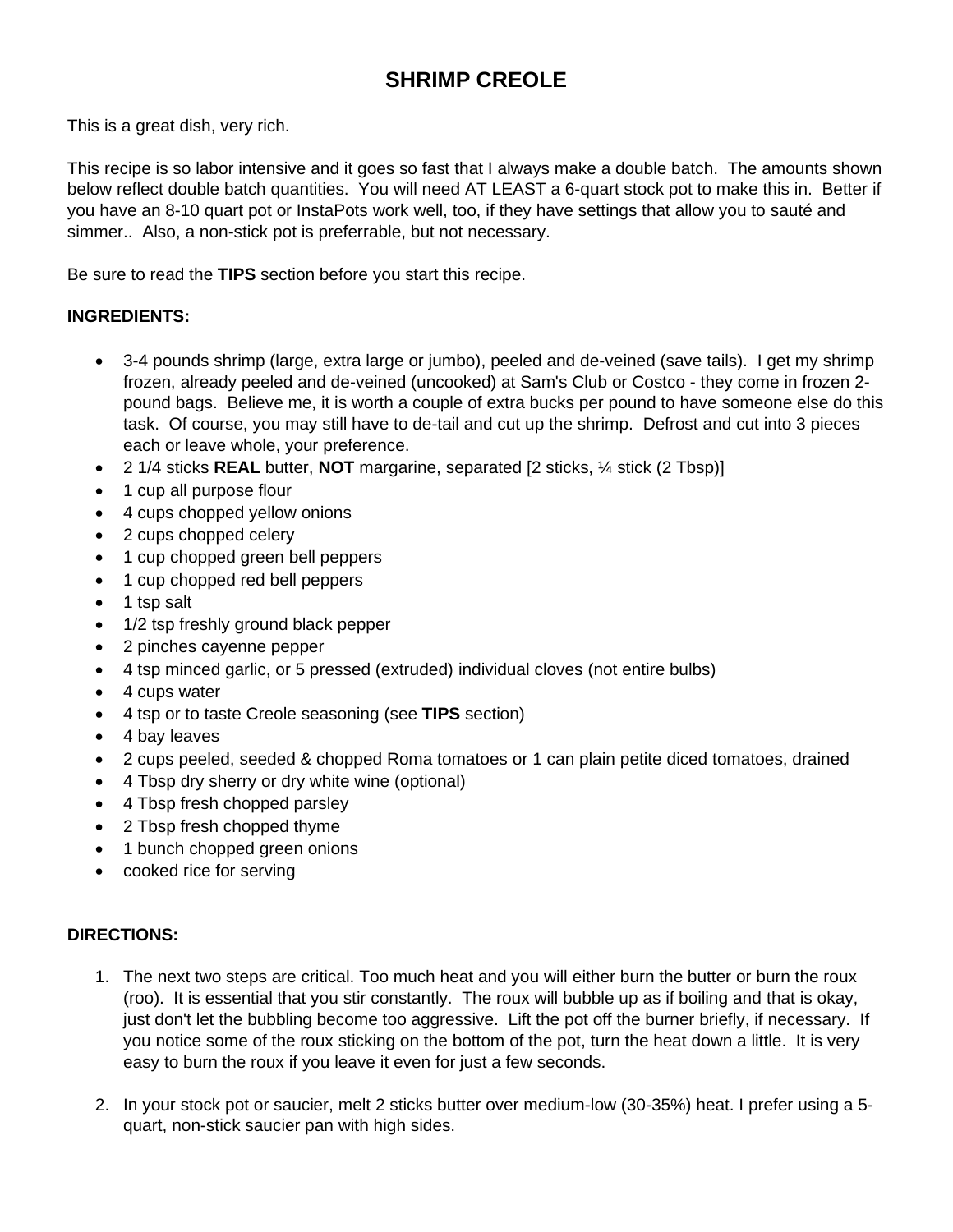- 3. Add flour to make the roux, stirring CONSTANTLY and cook to a peanut butter color about 20 minutes should be sufficient.
- 4. Once finished, set the roux aside or pour it into a separate bowl. The butter will separate from the flour - that is okay.
- 5. In a separate pot, pan, or saucier, at about 40% heat, add 1/4 stick butter, onions, celery, bell peppers, salt, pepper, cayenne. Stir to coat vegetables with melted butter. You may have to add a little water (1/2 cup or less) and continue to stir and cook. You will want the vegetables to be fairly soft, but still have just a little "bite" to them - al dente.
- 6. Once the vegetables are the right consistency, combine the with the roux in your large pot and stir to coat well. You will probably have to add 2-5 more cups of water during this process to keep the roux from sticking to the bottom of the pot and to facilitate the cooking of the vegetables. I usually wind up adding about 5 cups. Add water as necessary for the desired consistency. It should not be too 'soupy'- I prefer it to be a little thick, almost like a hearty chili. This process takes about 30 minutes hope your arms are strong!
- 7. Add garlic and cook for another minute or two, stirring well.
- 8. Add Essence (spices) and bay leaves and reduce heat to a simmer.
- 9. Add the tomatoes, sherry or wine, parsley, green onions, and thyme and cook, stirring for another 5- 10 minutes, until the mixture thickens a little.
- 10. Turn off the heat.
- 11. Add the shrimp the residual heat in the pot will cook the shrimp sufficiently they are done when they just turn pink, about 3-5 minutes. Don't overcook them or they will be tough.
- 12. Remove from heat.
- 13. Remove and discard bay leaves.
- 14. Serve hot over steamed rice.

## **TIPS:**

For the seasoning, use your favorite Creole seasoning such as: Emeril's Essence Creole Seasoning (order from Amazon.com or Creole seasoning mix like Tony Chachere's (pronounced saa-shur-ray) - in the green shaker at most grocery stores in the spice section – check [the website](https://www.tonychachere.com/) for more options). Also check [The](https://www.thespicehouse.com/)  [Spice House](https://www.thespicehouse.com/) or [Penzey's](https://www.penzeys.com/) for more options. Most places have salt-free options.

It is a lot easier if you do all the prep work the night before, i.e., chopping the vegetables, preparing the spices, etc.

You really don't need to add the sherry or wine if you don't want - it doesn't make that much of a difference in the taste. If you do use it, be sure to use a good quality sherry or wine - one that you would drink by itself and DO NOT use the kind you buy in the grocery store on the salad dressing aisle marked 'cooking wine' or 'cooking sherry' - the stuff is nasty and will ruin your recipe.